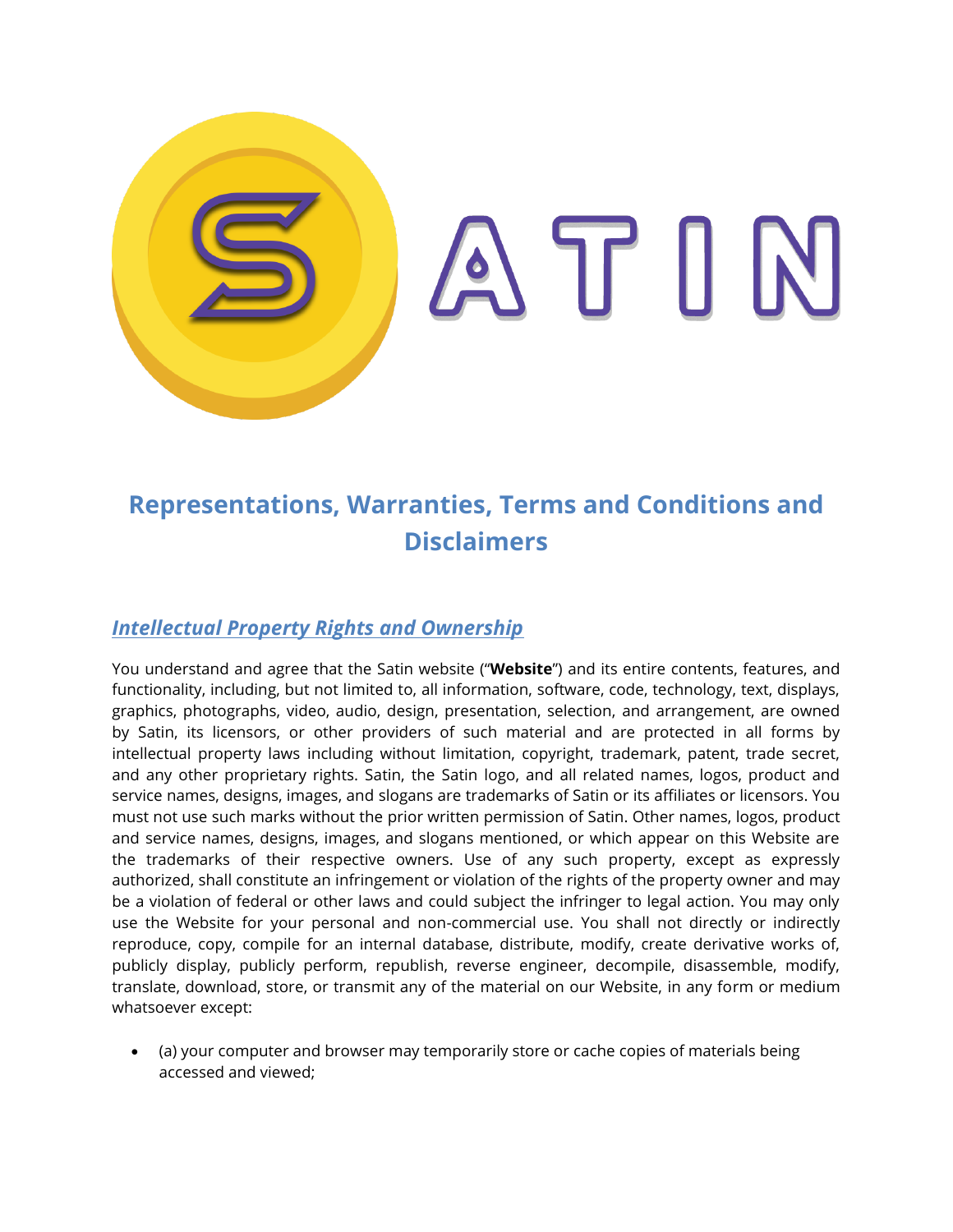(b) a reasonable number of copies for personal use only may be printed keeping any proprietary notices thereon, which may only be used for non-commercial and lawful personal use and not for further reproduction, publication, or distribution of any kind on any medium whatsoever.

Users are not permitted to modify copies of any materials from this Website nor delete or alter any copyright, trademark, or other proprietary rights notices from copies of materials from this site. You must not access or use for any commercial purposes any part of the Website or any services or materials available through the Website. If you print off, copy or download any part of our Website in breach of these Terms and Conditions, your right to use the Website will cease immediately and you must, at our option, return or destroy any copies of the materials you have made. You have no right, title, or interest in or to the Website or to any content on the Website, and all rights not expressly granted are reserved by Satin. Any use of the Website not expressly permitted by these Terms and Conditions is a breach of these Terms and Conditions and may infringe or violate copyright, trademark, and other intellectual property or other proprietary laws. You agree that you will be solely liable for any damage, costs or expenses arising out of or in connection with such breach, infringement or violation of these Terms and Conditions. You shall notify Satin immediately upon becoming aware of the commission by any person of any such breach, infringement or violation and shall provide Satin with reasonable assistance with any investigations it conducts in light of the information provided by you in this respect.

# *Conditions of Use*

As a condition of your access and use, you agree that you may use the Website only for lawful purposes and in accordance with these Terms and Conditions. You warrant and agree that your use of the Website shall not: In any manner violate any applicable federal, provincial, local, or international law or regulation including, without limitation, any laws regarding the export of data or software, patent, trademark, trade secret, copyright, or other intellectual property, legal rights (including the rights of publicity and privacy of others) or contain any material that could give rise to any civil or criminal liability under applicable laws or regulations or that otherwise may be in conflict with these Terms and Conditions. In any manner violate the terms of use of any third-party website that is linked to the Website, including but not limited to, any third-party social media website. Include or contain any material that is exploitive, obscene, harmful, threatening, abusive, harassing, hateful, defamatory, sexually explicit or pornographic, violent, inflammatory, or discriminatory based on race, sex, religion, nationality, disability, sexual orientation, or age or other such legally prohibited ground or be otherwise objectionable, such determination to be made in Satin's sole discretion. You will not:

- Involve stalking, attempting to exploit or harm any individual (including minors) in any way by exposing them to inappropriate content or otherwise or ask for personal information as prohibited under applicable laws, regulations, or code. Involve, provide, or contribute any false, inaccurate, or misleading information. Impersonate or attempt to impersonate Satin, a Satin employee, team member or advisor, another user, or any other person or entity (including, without limitation, by using email addresses, or screen names associated with any of the foregoing).
- Transmit, or procure the sending of, any advertisements or promotions without our prior written consent, sales, or encourage any other commercial activities, including, without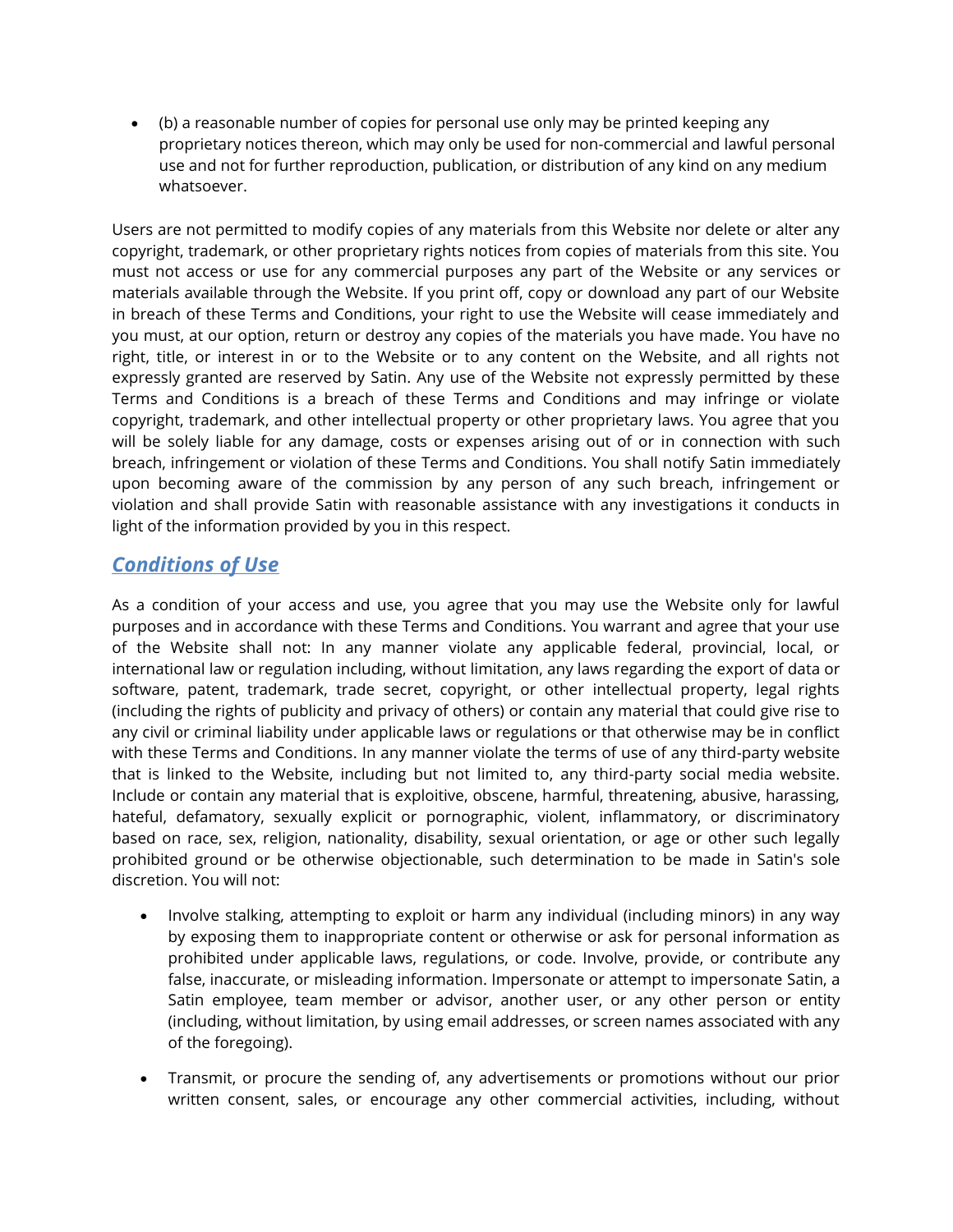limitation, any "spam", "junk mail", "chain letter", contests, sweepstakes and other sales promotions, barter, or advertising or any other similar solicitation.

- Encourage any other conduct that restricts or inhibits anyone's use or enjoyment of the Website, or which, as determined by us, may harm Satin or users of the Website or expose them to liability.
- Cause annoyance, inconvenience, or needless anxiety or be likely to upset, embarrass, or alarm any other person.
- Promote any illegal activity, or advocate, promote, or assist any unlawful act.
- Give the impression that they originate from or are endorsed by us or any other person or entity, if this is not the case.

### *Prohibited Uses and Jurisdictions*

The Website is intended solely for the User's personal use. The User is only allowed to use the Website for personal use, and may not create multiple accounts, including for the purpose of collusion and/or abuse of service. The Website is provided as is, and any exploitation of the Website or errors in program logic and/or code (bugs) constitutes a prohibited use and a material breach of these Terms and Conditions. Any funds the user may misappropriate in this manner pursuant to this clause shall be considered void and the immediate property of Satin, without limit.

**The Satin token is being created on the Binance blockchain, which has a highly decentralized structure, supported by servers located in several countries, and Satin is not tied to any specific jurisdiction. Satin tokens should not be purchased by individuals or legal entities resided or domiciled in countries or jurisdictions that occasionally restrict the purchase and sale of tokens or require prior registration with government authorities or other formalities for issuing tokens. Investors wishing to acquire Satin tokens must inform themselves about the rules applicable to them. By carrying out the transaction, they are implicitly declaring that they have made this verification and that there are no restrictions applicable to the transaction.**

**Persons located in or residents of the United States, North Korea, Iran, Venezuela or any other jurisdiction in which it is prohibited from using the Website (the "Prohibited Jurisdictions") or the purchase of tokens such as Satin Token in both pre-sale (ICO) and during and/or after deploy are not permitted to make use of the Website or the purchase of tokens. For the avoidance of doubt, the foregoing restrictions on the Website from Prohibited Jurisdictions applies equally to residents and citizens of other nations while located in a Prohibited Jurisdiction. If your local regulations do not permit using Satin's Website or purchase, swap, exchange or send Satin Tokens, it is your legal obligation to comply with your local regulations and do not use Satin's Website or purchase tokens. Any attempt to circumvent the restrictions on usage by any persons located in a Prohibited Jurisdiction is a breach of these terms. An attempt at circumvention includes, but is not limited to, manipulating the information used by Satin to identify your location and providing Satin with false or misleading information regarding your location or place of residence. Any and all tokoens (including any other form of cryptocurrencies) of a person located in a Prohibited**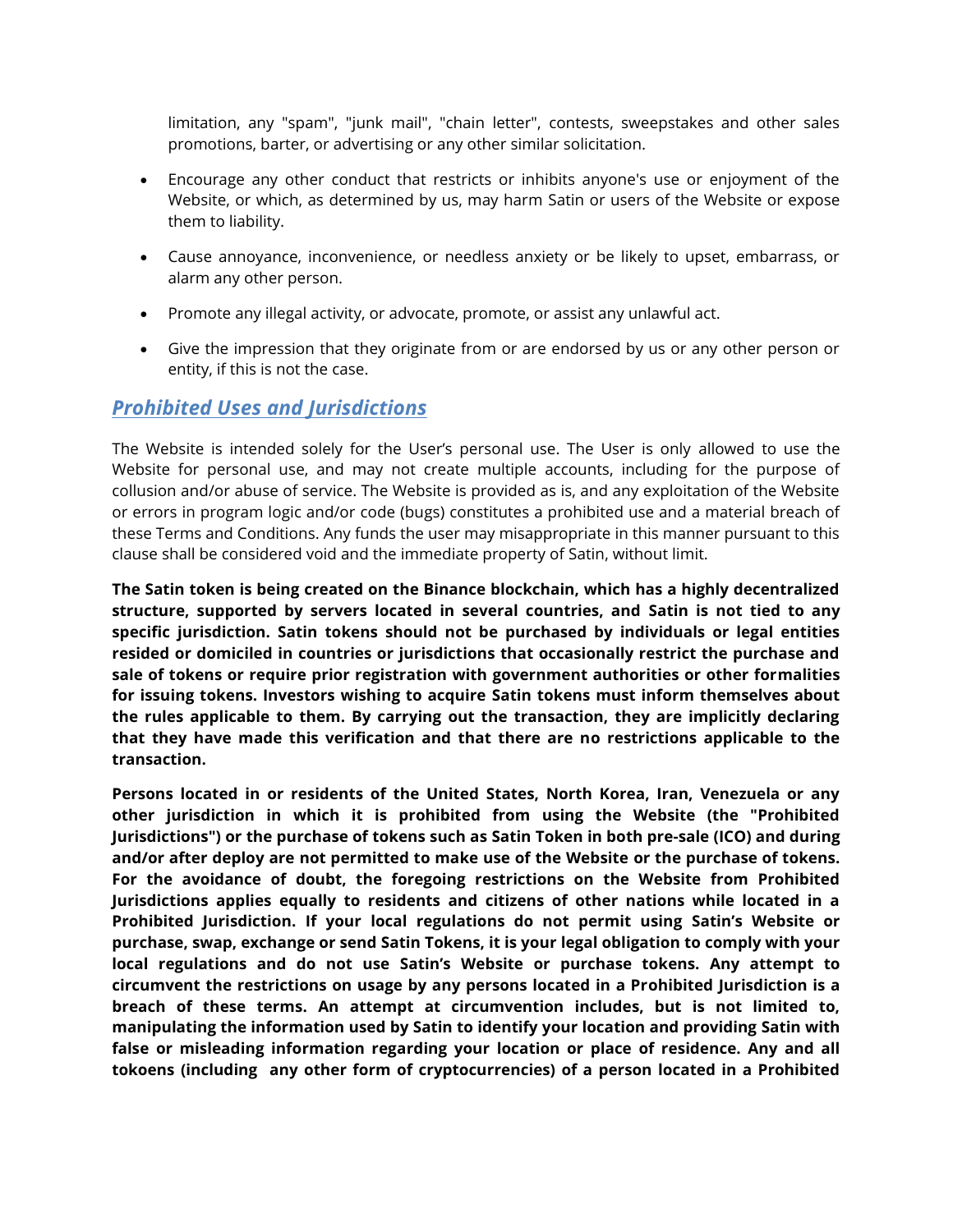#### **Jurisdiction on the Website are VOID, and can be confiscated or may be returned to the person at Satin's sole discretion.**

# *Privacy*

By using the Website you are consenting to the use of cookies which allow a server to recall previous requests or registration and/or IP addresses to analyze website use patterns. You can set your browser to notify you before you receive a cookie, giving you the chance to decide whether to accept it. You can also set your browser to turn off cookies. If you do, however, some areas of the Website may not function adequately.

# *Third-Party Websites*

For your convenience, this Website may provide links or pointers to third-party sites. We make no representations about any other websites that may be accessed from this Website. If you choose to access any such sites, you do so at your own risk. We have no control over the contents of any such third-party sites and accept no responsibility for such sites or for any loss or damage that may arise from your use of them. You are subject to any terms and conditions of such third-party sites. Such links to third-party sites from the Website may include links to certain social media features that enable you to link or transmit on your own or using certain third-party websites, certain content from this Website. You may only use these features when they are provided by us and solely with respect to the content identified. You may link to our homepage, provided you do so in a way that is fair and legal and does not damage our reputation or take advantage of it. You must not establish a link in such a way as to suggest any form of association, approval, or endorsement on our part where none exists. Our Website must not be framed on any other site, nor may you create a link to any part of our Website other than the homepage. We reserve the right to withdraw linking permission without notice. The website in which you are linking must comply in all respects with the Conditions of Use. You agree to cooperate with us in causing any unauthorized framing or linking to immediately stop.

## *User Representations and Warranties*

Prior to your use of the Website and on an ongoing basis you represent, warrant, covenant and agree that: Cryptocurrency values can fluctuate greatly in value depending on market conditions. You warrant that you are aware of the volatile nature of cryptocurrencies and the risk of losing cryptocurrency and other funds of value when using this Website and hold Satin harmless for any loss or damages arising from such volatility. Your use of the Website is at your sole option, discretion and risk. You are solely responsible for any applicable taxes which may be payable on cryptocurrency traded or transacted by you through your using the Website. The telecommunications networks, blockchain networks and Internet access services required for you to access and use the Website are entirely beyond the control of Satin and Satin shall have no liability whatsoever for any outages, slowness, capacity constraints or other deficiencies affecting the same. You are

- (i) aged 18 or over,
- (ii) (ii) you are of the age of majority in your jurisdiction,
- (iii) (iii) you are accessing the Website from a jurisdiction in which it is legal to do so,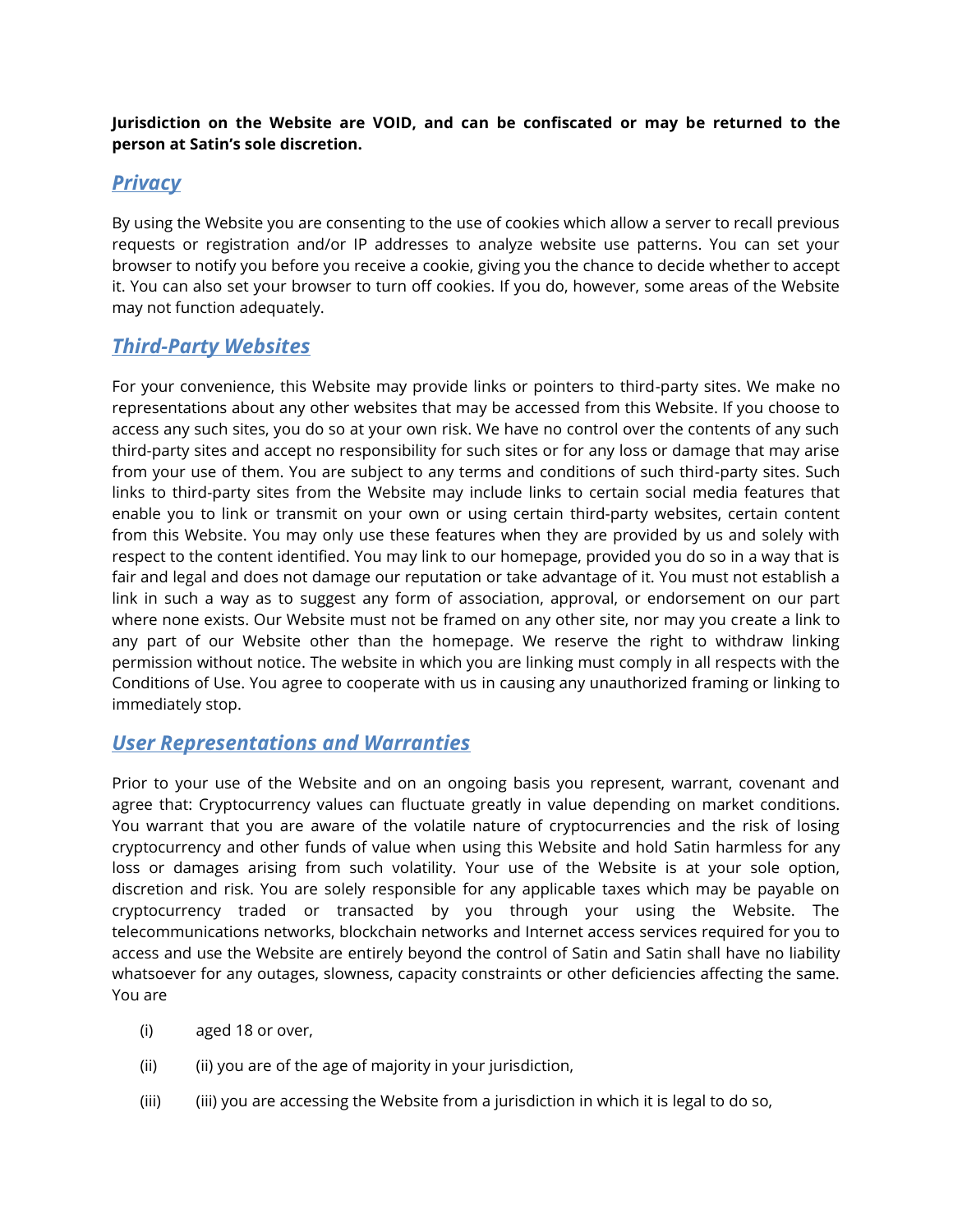- (iv) (iv) you are not a Politically Exposed Person ("PEP") nor are you on any U.S. or EU Sanctions lists or terrorism finance watchlists, and
- (v) (v) that you will inform Satin immediately if you enter onto one of these lists or change your residence to a jurisdiction in which accessing the Website is illegal, such as a Prohibited Jurisdiction.

Satin expressly prohibits and rejects the use of the Website for any form of illicit activity, including money laundering, terrorist financing or trade sanctions violations, consistent with various jurisdictions' laws, regulations and norms. To that end, the Website is not offered to individuals or entities on any Politically Exposed Persons (PEP) lists, or subject to any United States, European Union, or other global sanctions or watch lists. By using the Website, you represent and warrant that you are not on any such lists. If you access this Website or purchase/trade/swap Satin Tokens, you do so at your own risk and you are responsible for compliance with local laws of your jurisdiction. Satin does not have the ability to verify the legality of the Website in every jurisdiction, therefore it is entirely up to the User to determine whether or not their use of the Website is lawful. You are prohibited from using the Website if you are accessing the Website from a Prohibited Jurisdiction.

### *Disclaimer of Warranties*

Satin is a utility token meant to serve as fast, low transactional fee payment means for Real Estate assets, FinTech solutions or any other forms or tangible, intangible assets or services. Under no circumstance should Satin be regarded as a security token, nor should Satin be compared to pairing the real life commodities such as gold, petrol price, etc.

You understand and agree that your use of the website, its content, and any services or items found or attained through the website is at your own risk. The website, its content, and any services or items found or attained through the website are provided on an "as is" and "as available" basis, without any warranties or conditions of any kind, either express or implied including, but not limited to, the implied warranties of merchantability, fitness for a particular purpose, or non-infringement. The foregoing does not affect any warranties that cannot be excluded or limited under applicable law. Neither Satin nor its parent, subsidiaries, affiliates, or their respective directors, officers, employees, agents, service providers, contractors, licensors, licensees, suppliers, or successors make any warranty, representation, or endorsement with respect to the completeness, security, reliability, suitability, accuracy, currency, or availability of the website or its contents. Without limiting the foregoing, neither Satin nor its parent, subsidiaries, affiliates or their respective directors, officers, employees, agents, service providers, contractors, licensors, licensees, suppliers, or successors represent or warrant that the website, its content, or any services or items found or attained through the website will be accurate, reliable, error-free, or uninterrupted, that defects will be corrected. We cannot and do nor guarantee or warrant that files or data available for downloading from the internet or the website will be free of viruses or other destructive code. You are solely and entirely responsible for your use of the website and your computer, internet, and data security. To the fullest extent provided by law, we will not be liable for any loss or damage caused by denial-ofservice attack, distributed denial-of-service attack, overloading, flooding, mailbombing, or crashing, viruses, trojan horses, worms, logic bombs, or other technologically harmful material that may infect your computer equipment, computer programs, data, or other proprietary material due to your use of the website or any services or items found or attained through the website or to your downloading of any material posted on it, or on any website linked to it.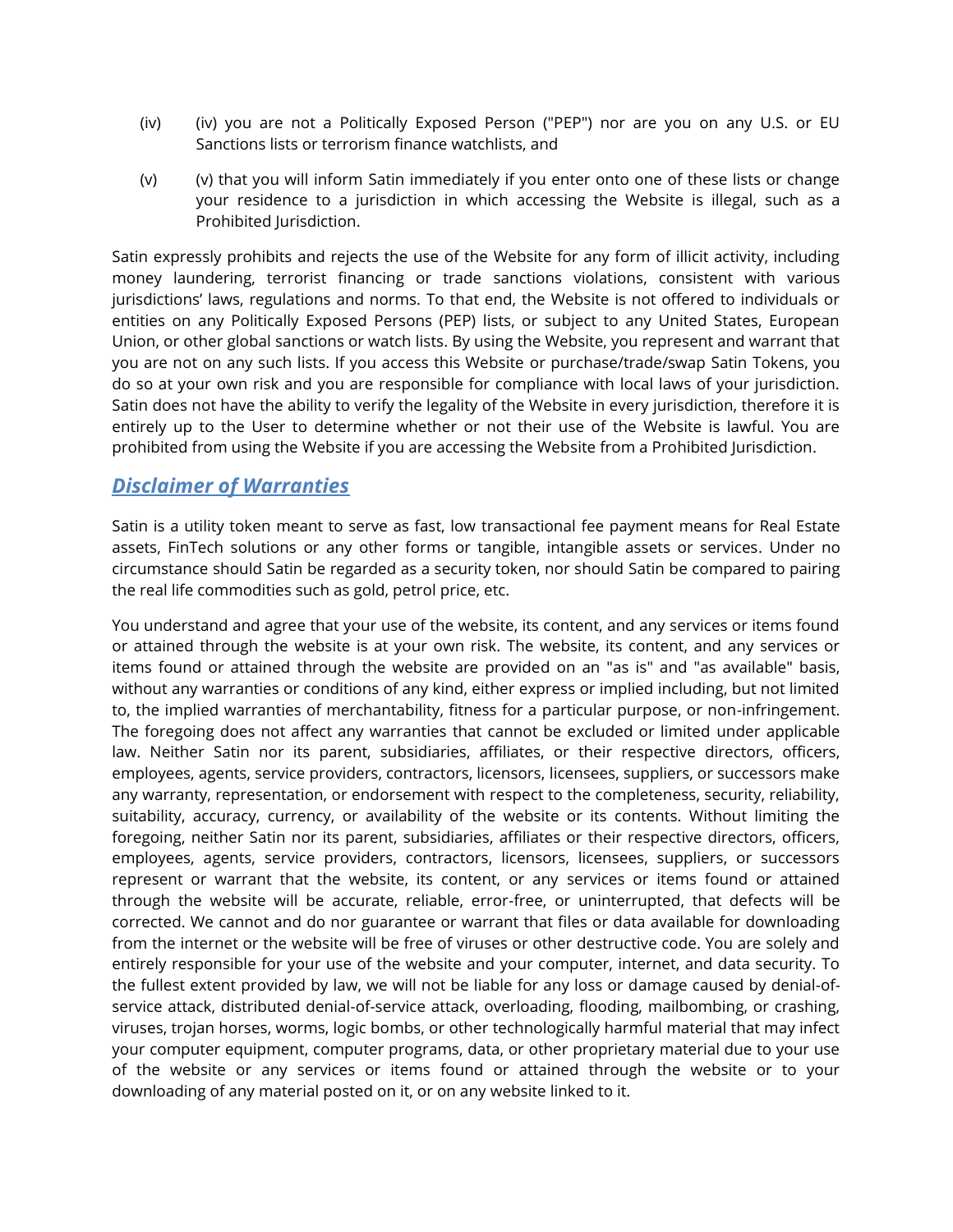# *Limitation on liability*

Except where such exclusions are prohibited by law, under no circumstance will Satin nor its subsidiaries, affiliates or their respective directors, officers, employees, agents, service providers, contractors, licensors, licensees, suppliers, or successors be liable for negligence, gross negligence, negligent misrepresentation, fundamental breach, damages of any kind, under any legal theory, including any direct, indirect, special, incidental, consequential, or punitive damages, including, but not limited to, personal injury, pain and suffering, emotional distress, loss of revenue, loss of profits, loss of business or anticipated savings, loss of use, loss of goodwill, loss of data, and whether caused by tort (including negligence), breach of contract, breach of privacy, or otherwise, even if the party was allegedly advised or had reason to know, arising out of or in connection with your use (or misuse), or inability to use, or reliance on, the website, any linked websites or such other third-party websites, nor any website content, materials, posting, or information thereon even if the party was allegedly advised or had reason to know. Nothing in these terms and conditions shall exclude or limit Satin's liability for death or personal injury resulting from its negligence.

# *Force Majeure*

You agree and understand that in no event shall Satin be liable for any delays, failure in performance or interruption of service which result directly or indirectly from any cause or condition, whether or not foreseeable, beyond Satin's reasonable control, including, but not limited to, any arbitrary act, nuclear or natural disaster, epidemic, action or inaction of civil or military authorities, act of war, terrorism, sabotage, civil disturbance, strike or other labor dispute, accident, state of emergency or interruption, loss, or malfunction of equipment or utility, communications, computer (hardware or software), Internet or network provider services.

## *Indemnification*

To the maximum extent permitted by applicable law, you agree to defend, indemnify Satin, its parent, subsidiaries, affiliates, and their respective directors, officers, employees, agents, service providers, contractors, licensors, suppliers, successors, and assigns from and against any claims, liabilities, damages, judgments, awards, losses, costs, expenses, or fees (including reasonable attorneys' fees) arising out of or relating to your breach of these Terms and Conditions, violation by you of any law or any third party rights, or your use of the Website or purchasing Satin token, including, but not limited to, third-party sites, any use of the Website's content, services, and products other than as expressly authorized in these Terms and Conditions.

## *Know Your Customer ("KYC") and Anti-Money Laundering ("AML") Policy*

Satin is a fully decentralised token based on the BEP-20 Standard developed via smart contracts on the Binance Smart Chain. As a utility token, Satin has no role in enforcing KYC by default since the blockchain and the smart contracts render the holders of the wallets annonymous, however we do provide disclaimers to users to ensure they are abiding country law and complying with its KYC & AML policy.

We strictly forbid the use of the Website and the Satin tokens in ways which breach any international or local regulation or laws concerning KYC and AML policies. By using our services and/or purchasing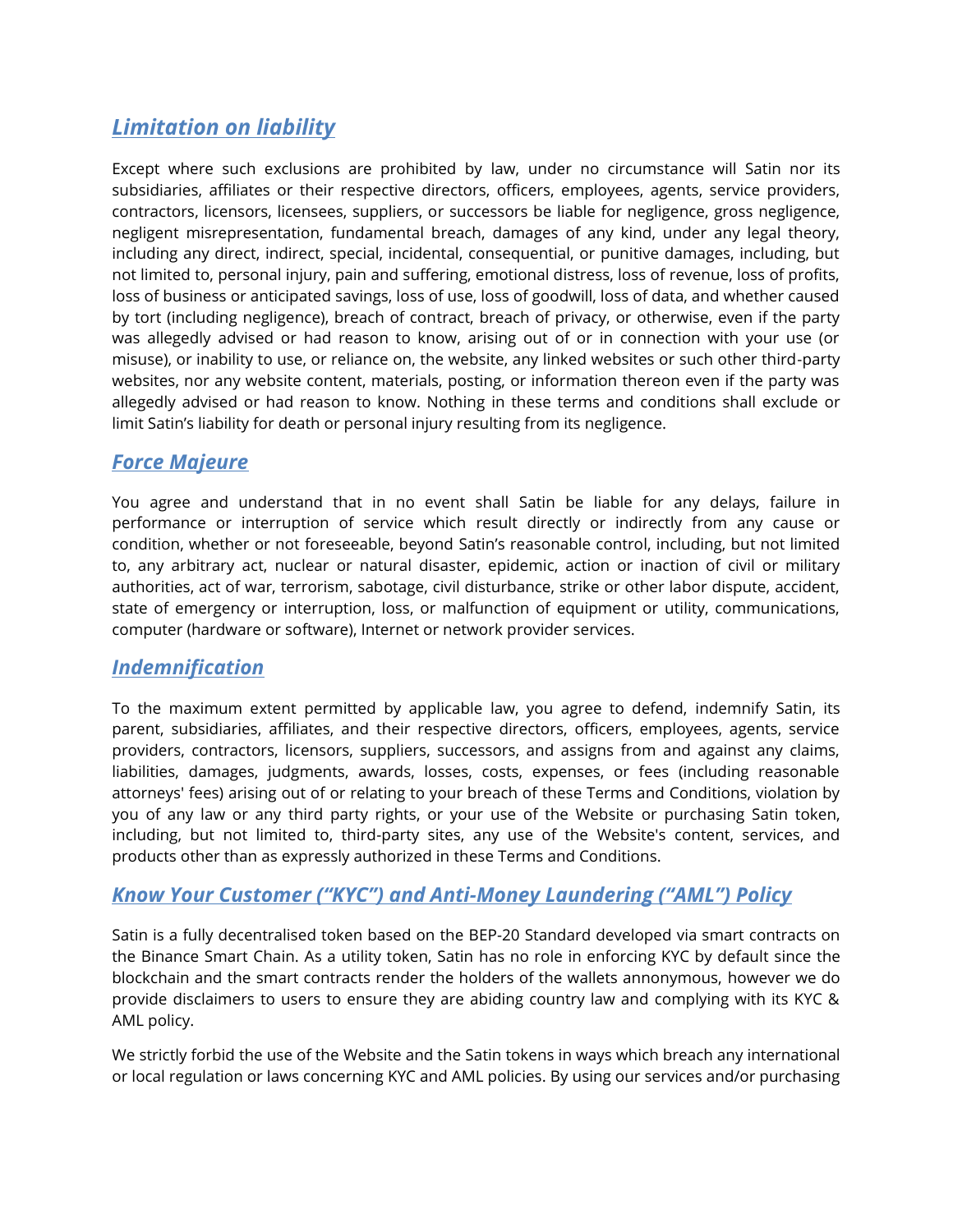our tokens, you expressly consent to rendering your tokens invalid and you ascertain that you will be removed from our platforms, Website to the extend possible.

### *Governing Law and Choice of Forum*

**The Satin token is being created on the Binance blockchain, which has a highly decentralized structure, supported by servers located in several countries, and Satin is not tied to any specific jurisdiction. Satin tokens should not be purchased by individuals or legal entities resided or domiciled in countries or jurisdictions that occasionally restrict the purchase and sale of tokens or require prior registration with government authorities or other formalities for issuing tokens. Investors wishing to acquire Satin tokens must inform themselves about the rules applicable to them. By carrying out the transaction, they are implicitly declaring that they have made this verification and that there are no restrictions applicable to the transaction.**

Any action or proceeding arising out of or relating to this Website and Satin token is to be observed under international laws. You waive any and all objections to the exercise of jurisdiction over you by such courts and to the venue of such courts. Nothing in this clause shall limit the right of Satin to take proceedings against you in any other court of competent jurisdiction, nor shall the taking of proceedings in any one or more jurisdictions preclude the taking of proceedings in any other jurisdictions, whether concurrently or not, to the extent permitted by the law of such other jurisdiction.

### *Waiver*

No failure to exercise, or delay in exercising, any right, remedy, power, or privilege arising from these Terms and Conditions operates, or may be construed, as a waiver thereof by Satin. No single or partial exercise of any right, remedy, power, or privilege hereunder precludes any other or further exercise thereof or the exercise of any other right, remedy, power, or privilege.

### *Severability*

If any term or provision of these Terms and Conditions is invalid, illegal, or unenforceable in any jurisdiction, such invalidity, illegality, or unenforceability shall not affect any other term or provision of these Terms and Conditions or invalidate or render unenforceable such term or provision in any other jurisdiction.

### *Assignment*

These Terms and Conditions, or your rights and obligations hereunder, may not be transferred by you, but may be assigned by Satin without restriction. Any attempted transfer or assignment by you in violation hereof shall be null and void. These Terms and Conditions shall be binding and inure to the benefit of the parties hereto, our successors, and permitted assigns.

### *Miscellaneous*

Nothing in these Terms and Conditions shall create or be deemed to create a partnership, agency, trust arrangement, fiduciary relationship or joint venture between you and Satin. Nothing in these